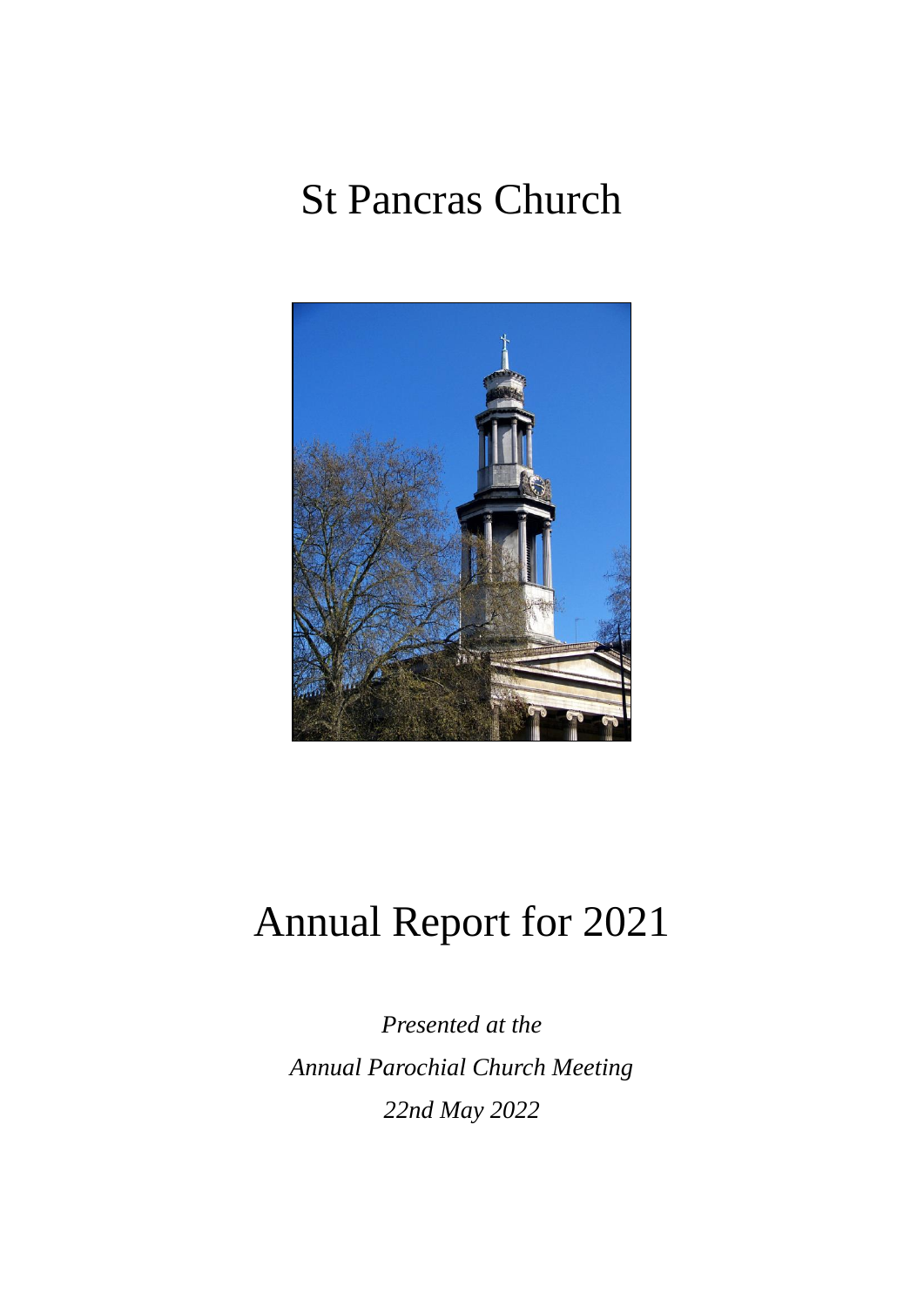## **St Pancras Church Trustees**

## **Parochial Church Council 2021**

| <b>Clergy</b><br><b>Revd Anne Stevens</b>                     | appointed 2012                           | Vicar & PCC Chair                                        |
|---------------------------------------------------------------|------------------------------------------|----------------------------------------------------------|
| <b>Readers</b><br>Michael Ogden<br>Olyve Johnson              | appointed 1993<br>appointed 2011         |                                                          |
| <b>Churchwardens</b><br>Dorothea Hackman<br>Duncan Lamont     | first elected 2011<br>first elected 2017 | PCC Lay Chair & Treasurer                                |
| Deanery Synod 2020-2023<br>Dorothea Hackman<br>Patrick Brough |                                          |                                                          |
|                                                               |                                          |                                                          |
| <b>Elected Members</b>                                        | <b>Term ends</b>                         |                                                          |
| Patrick Brough                                                | 2023                                     |                                                          |
| Jonathan Lewin                                                | 2024                                     |                                                          |
| Agnes Ogunmuyiwa                                              | 2024                                     |                                                          |
| <b>Anne Rouse</b>                                             | 2024                                     | Hon PCC Secretary                                        |
| <b>Tony Rouse</b>                                             | 2023                                     | Deputy Churchwarden                                      |
| Dorothy Severin                                               | 2024                                     |                                                          |
| John Thomlinson                                               | 2022                                     |                                                          |
| <b>Ex Officio</b>                                             |                                          |                                                          |
| Eve Poole                                                     |                                          | General Synod member<br>Left General Synod & PCC 1/12/21 |

## **Contact Details**

| Website | www.stpancraschurch.org                        |
|---------|------------------------------------------------|
| Twitter | @StPancrasChurch                               |
| Tel     | 020 7388 1461                                  |
| Email   | office@stpancraschurch.org                     |
| Address | St Pancras Church, Euston Road, London NW1 2BA |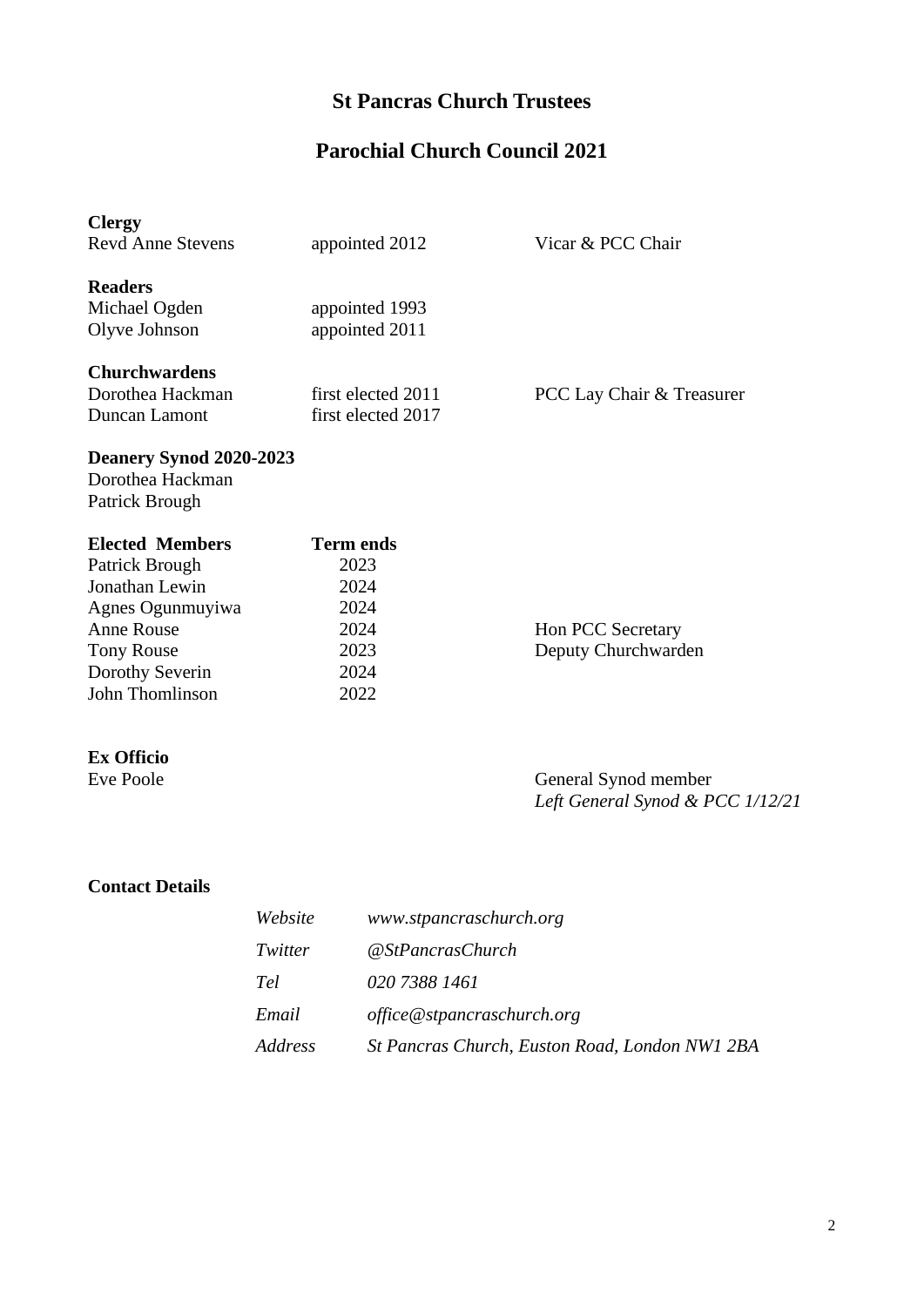## **Introduction**



*Survey work on the caryatids, March 2021*

After the previous year's Covid-induced dramas, 2021 proved to be a calmer year, offering us the opportunity to stabilize and begin rebuilding the different areas of the church's life.

The church remained open to visitors every day. Even in January and February when public worship was suspended we had over 100 visitors a week, and we are now averaging over three times that number. Central London's workers haven't yet returned in great numbers but the students and the tourists are back, and there's definitely more of a buzz in the air.

Although we don't yet know how long the pandemic will last or how permanently the area may change, we have been slowly increasing our commercial income again, and looking to strengthen our relationships in the community. Funded by a grant from the Heritage Cultural Recovery Fund, the Community Audit that we undertook in the summer of 2021 helped us to identify our priorities for the next three years within the overall scope of our Mission Action Plan:

- 1. To work closely with the local community on the recovery and renewal of the area
- 2. To underpin our mission and ministry with a new business plan that benefits both the church and the community
- 3. To celebrate our Bicentenary with the community
- 4. To foster discussion and change on wider climatic, economic and health issues

Given the timing of our Bicentenary (May 2022) the third point has so far taken priority. As we look ahead to the future the other points can now receive more attention. But one feature of our Bicentenary celebrations remains. In the autumn we will be launching an Appeal to fund our next main building project, which will aim to include:

- Further investigation and restoration work on the caryatids
- Cleaning, conservation and repairs to the two caryatid porches, including the crypt doors
- Opening up access from the Euston Road with new steps, railings and gates
- Re-landscaping the north garden, possibly adjusting the boundary in the NW corner
- Providing disabled access to the crypt via the north or south churchyard
- Creating a new meeting room and WCs at crypt level on the south side

As ever, heartfelt thanks go to our Churchwardens Dorothea Hackman & Duncan Lamont, to our PCC members, and to our staff especially Miriam Campbell our Parish Manager and our caretakers Alain, Colin and Ronnie who do so much to support the church's life. Thanks also go to all the members of the congregation who volunteer their help with our services and events.

*Revd Anne Stevens, Vicar*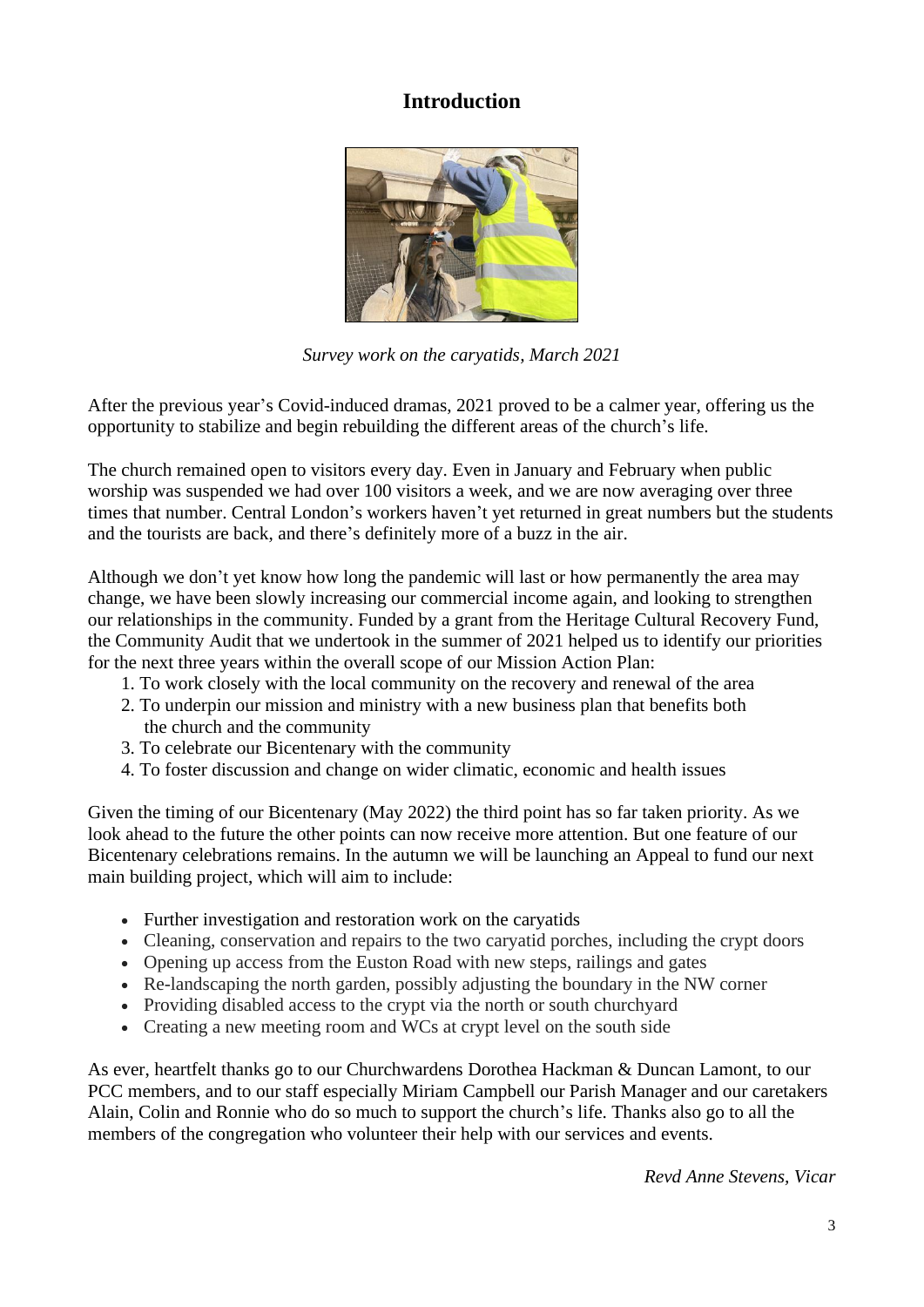## **2021 at St Pancras Church**

This summary reports on our major services and events in 2021 and on the activities and decisions of the PCC.

#### *January – Feb*

- Church services suspended again as Covid worsened; the church remained open every day
- Fabric new radiators installed in church office
- PCC appointed Patrick Brough as Health & Safety Officer
- PCC discussed first draft of new Mission Action Plan
- PCC discussed how to reduce our carbon footprint

#### *March – April*

- Public worship resumed in time for Holy Week and Easter services
- We received a second grant from the Heritage Culture Recovery Fund of £15,000 to cover staff salaries from April to June 2021
- PCC agreed final draft of Mission Action Plan
- PCC approved strategy and action plan for Community Audit
- PCC approved 2020 Accounts
- Ordinand Liz Blackham on 6 week placement
- Fabric Faculty permission grant for statue in North Garden
- Fabric repairs to Gents WC at hall

#### *May – June*

- The Community Audit was undertaken by consultants, with good engagement from the congregation and the local community
- LFCCM including live Broadcast of Radio 3 Choral Evensong
- PCC ongoing review of finances, staffing & Common Fund contributions
- Fabric repairs and re-decoration work in Flats 1 & 2
- Fabric the restored fountain from St James Gardens was installed in the South Garden
- APCM received 2020 report and elected 2021/22 Churchwardens & PCC members



*The restored fountain from St James' Gardens*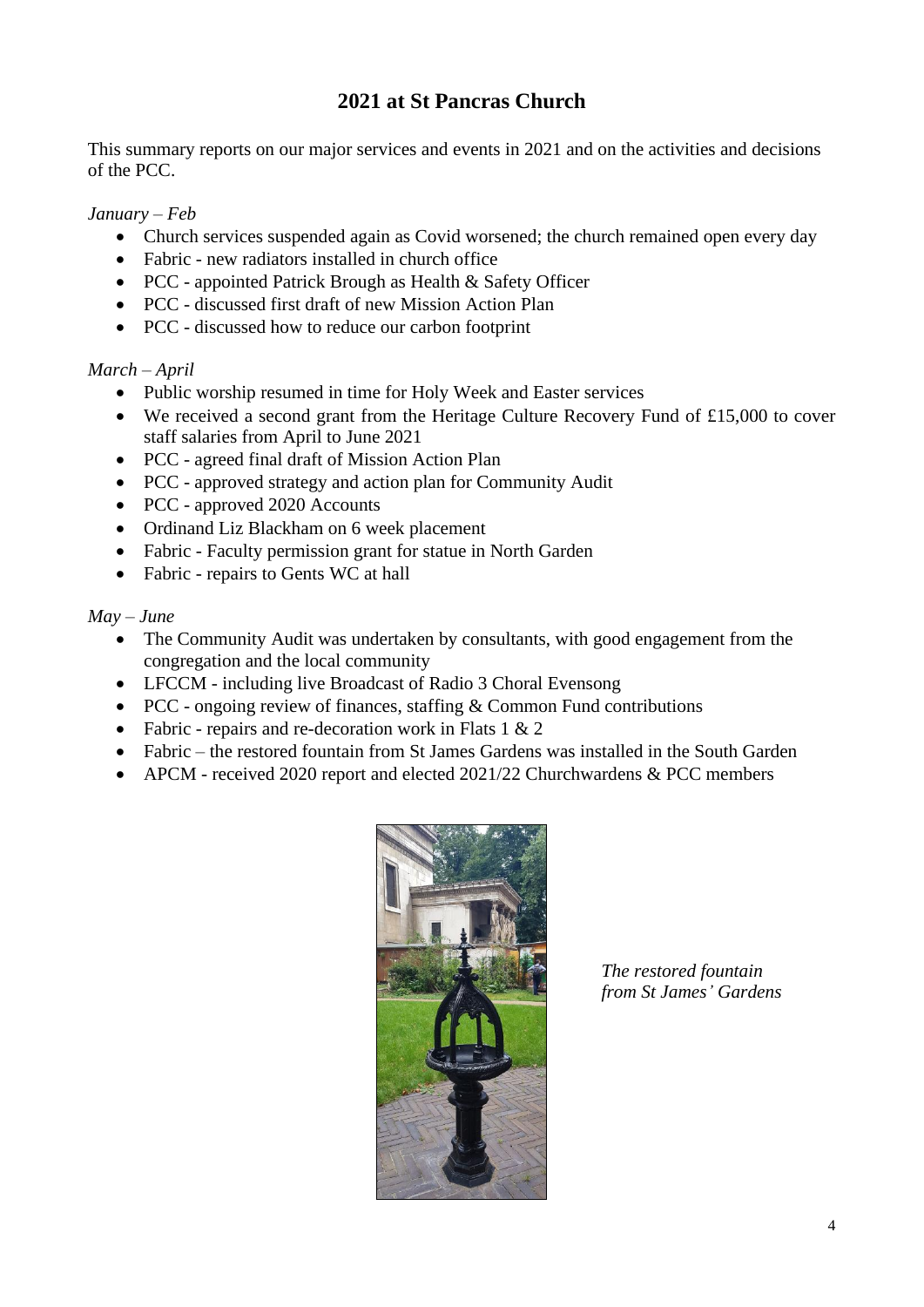#### *July – Aug*

- Ordination of Rupert Jones at St Paul's Cathedral; now Curate at St Mary's, Primrose Hill
- Olyve Johnson recommended for ordination training
- PCC Greg Powell re-appointed as Foundation Governor at St Mary & St Pancras School
- PCC Dorothy Severin appointed as Safeguarding Officer
- PCC Safeguarding Policy reviewed and approved. Our annual Safeguarding Audit reviewed our procedures. No incidents were reported this year.
- Fabric annual inspections and servicing



*Sept – Oct*

- Parish Garden Party, incl. Community Audit Report
- Two Open House Weekends, with over 400 visitors
- Held APCM; received 2020 report and elected 2021/22 Churchwardens & PCC members
- PCC Health & Safety report received; policy reviewed and approved.

#### *Nov – Dec*

- Civic Service for Remembrance Day
- PCC Eve Poole left her ex officio role on the PCC on leaving the Church Commissioners
- PCC Vision Day revised Mission Action Plan in light of Community Audit
- PCC Vision day considered options from Architect for Bicentenary Project
- PCC 2022 budget approved
- PCC Agreed to commission new Mass setting for Bicentenary by Judith Bingham
- Fabric new flue for church boiler room
- Advent & Christmas Services

### **Deanery Synod Report 2021**

The Camden Deanery Synod met three times during 2021. In February (on Zoom) the Bishop of Edmonton commissioned the new Synod and Standing Committee and spoke about the Diocesan '2030 Vision.' In May (also on Zoom) the main speaker was Revd Claire Carson, Senior Chaplain of the Royal Free Hospitals NHS Trust. There was an introduction to the Deanery 'Living in Love and Faith' course. The Synod met in person in November to hear a talk by Sam Donoghue, the Children's and Young People's Adviser for the Diocese. Financial arrangements for the new Deanery were finalised, with parishes invited to contribute £15 deanery subscription and £100 for a charity fund. The Synod will choose which charity to support at the end of each year.